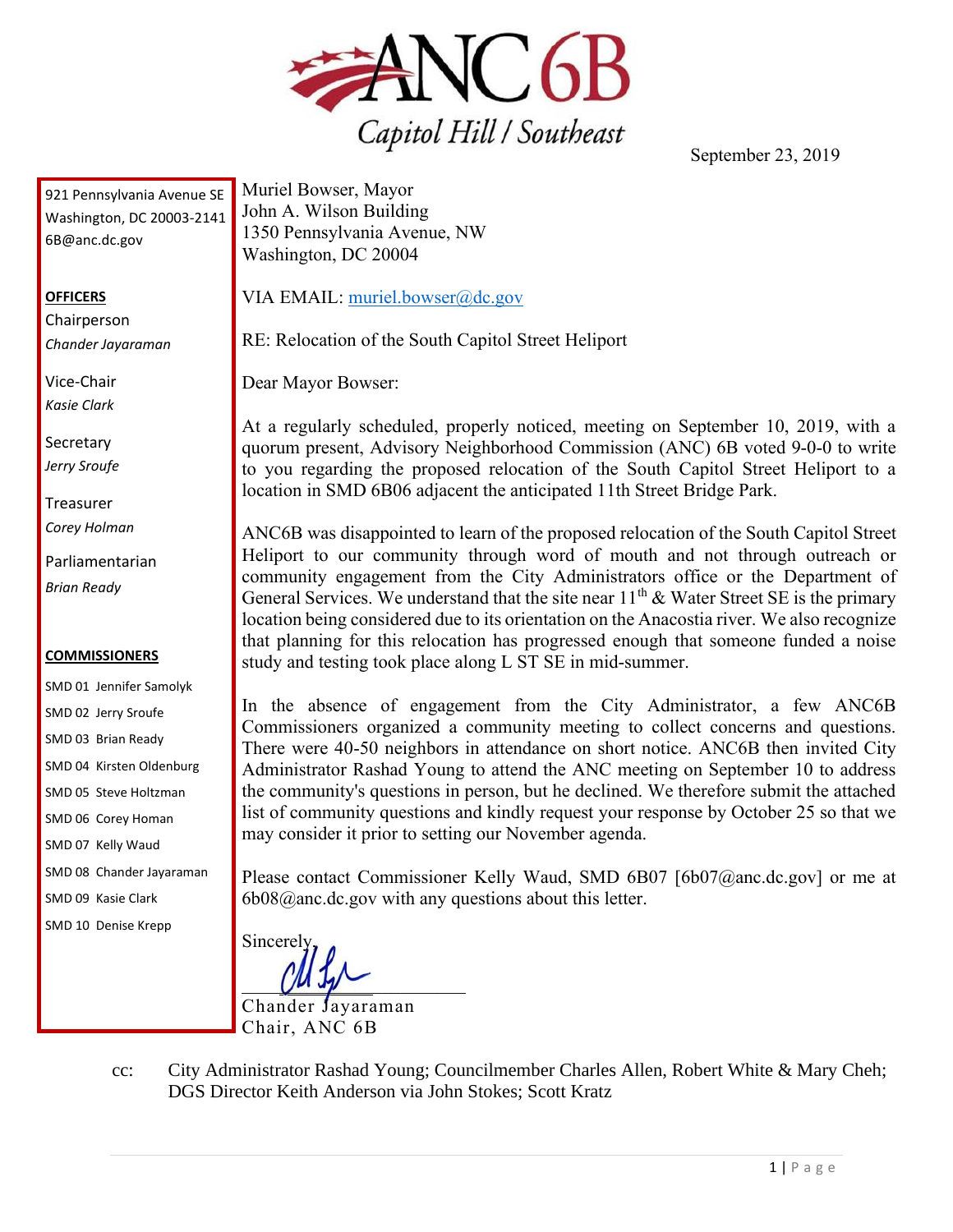

## **Community questions:**

1) What are the chances that the current limited usage restrictions would be lifted?

2) Will the usage (and resulting noise) be 24 hours?

3) Will the neighbors affected by the increased noise be getting a tax break?

4) What are the chances that the heliport usage (and resulting noise impact) will grow?

5) Why can't they continue to use the current site? (because a private family owns the land)

6) How does the DC government envision this land usage (general description)?

7) Who would own the land?

8) Has the DC government considered the programming and financial impact to the 11th Street Bridge Park?

9) What are the regulations around fuel storage, and how will the DC government limit negative impacts on the Anacostia?

10) Has anyone studied the environmental impacts to the Anacostia river wildlife from the heliport? This is an otherwise low impact environment.

11) How will heliport operations affect the road access and pedestrian/cyclist/boater usage of the area?

12) How is the city considering a heliport acceptable usage of unzoned land? Boathouse row was federal land and has been unzoned land.

13) Why are these location restrictions in place? What is forcing the placement on the west side of the Anacostia?

14) Has the city considered the impact of the heliport to this historic boathouse on the Anacostia?

15) How will this location of the heliport affect the recreational usage of the river?

16) Is this location a part of the Anacostia flood plane? what does that mean for fuel storage?

17) What other sites have been considered?

18) Does it have to be in the District? Have you considered expanded usage of Butler Aviation?

19) How will this location of the heliport affect the proposed SE Boulevard bus depot?

20) There is already significant noise pollution with the increased CSX rail traffic, how does the DC city administrator justify adding additional noise pollution (cumulative) with the heliport?

21) Has the city considered collocating the heliport with the NPS helipad?

22) What is the financial impact to the development at 1333 M Street SE?